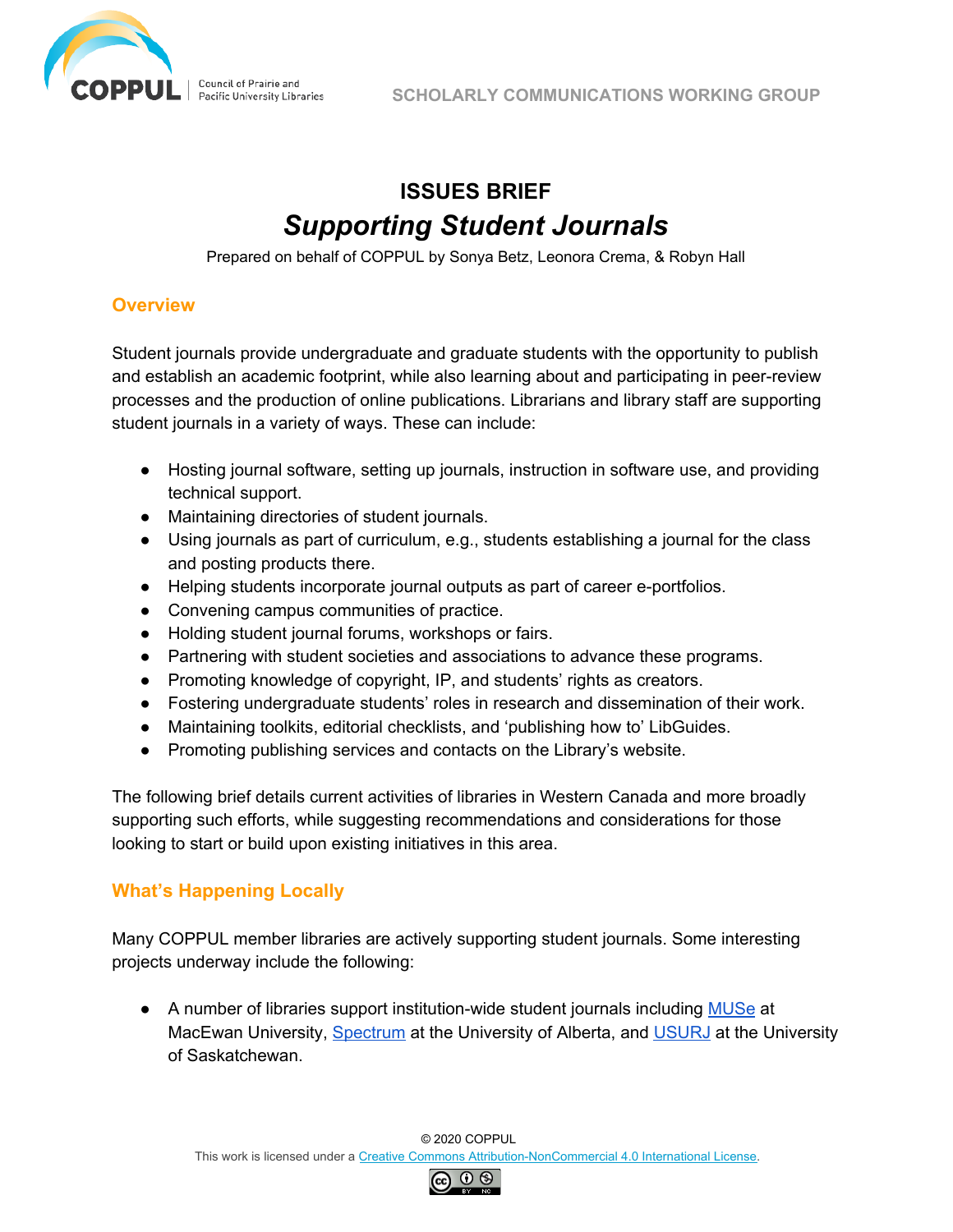- Simon Fraser University Library is supporting the creation of Course [Journals](https://www.lib.sfu.ca/help/publish/dp/publish-us#creating-a-course-journal.), which are published as part of a for-credit academic class.
- UBC Library has created a comprehensive guide on Operating a Student [Academic](http://guides.library.ubc.ca/student_academic_journals) [Journal](http://guides.library.ubc.ca/student_academic_journals) that includes sections on the editorial process, peer-review, and publishing.
- The University of Alberta Library held a series of student-led events to establish a peer mentoring community of student journal editors, including a student journal show and tell, and a peer review [workshop.](https://news.library.ualberta.ca/blog/2020/03/10/demystifying-peer-review/) The UofA will also work with other libraries to provide journal [publishing](https://library.ualberta.ca/publishing/journal-proposal) services to eligible Canadian open access journals at no cost, including student journals.
- Kwantlen Polytechnic University promotes student journal or project support as part of a robust Open [Publishing](https://www.kpu.ca/library/OPUS) Suite.

## **What's Happening Elsewhere**

Some illustrative models from across Canada and the US include:

- The University of Toronto's **Student Journal [Publishing](https://guides.library.utoronto.ca/student_journals/home) Guide and [Student](https://guides.library.utoronto.ca/student_journals/2020forum) Journal** [Forum.](https://guides.library.utoronto.ca/student_journals/2020forum)
- McGill University's Scholarly Journal [Publishing](https://libraryguides.mcgill.ca/journalpublishing) guide, which includes resources used in "Journal Publishing 101" workshops on student journals specifically.
- The University of Western Ontario publishes about 15 active student journals, including Canada's oldest undergraduate student journal, *The [Mirror](https://westerngazette.ca/culture/the-mirror-history-gets-a-digital-facelift/article_c0c502cc-5254-11e9-8697-07757756c776.html?fbclid=IwAR0ruSF9FJcoA_2zV7udnMwyTWf4L4mapTcaGMCifTgoSYaSkHuLx-96z3g).* Western also hosts an annual student journal day.
- Columbia University has an editorial [workbook](http://blogs.cuit.columbia.edu/digitalpublishingworkshop/editorial-workbook/) to support nascent journal publishers.
- The Public Knowledge Project (PKP) provides a **[Student](https://docs.pkp.sfu.ca/student-toolkit/en/) Journal Toolkit** and an [Instructor](https://docs.pkp.sfu.ca/instructor-guide/en/) Guide for Course Journals.
- The Library [Publishing](https://librarypublishing.org/library-publishing-forum/) Coalition at its annual Library Publishing Forum regularly features this topic and is an excellent networking venue.

## **Commonly Used Hosting Platforms**

Libraries are using a variety of hosting platforms to support student journals. These include:

- *●* Digital [Commons](https://www.bepress.com/products/digital-commons/features/journal-publishing/) bepress: Hosted version with complete publication workflow built into it for libraries unable to provide technical support for open source options.
- Open Journal [Systems](https://pkp.sfu.ca/ojs/)*:* Most widely used open-source software option used by universities in Canada. Includes publication workflow for facilitating peer-review.
- [Scholastica](https://scholasticahq.com/): Hosted open access publishing software. Not as widely used as others.

Other platforms in use but not usually supported by libraries and that lack functions for peer-review, personal and object identifiers (e.g.,ORCID, DOI), and digital preservation include:

● **[Issuu](https://issuu.com/): A commercial product with advanced design and social marketing capacities.**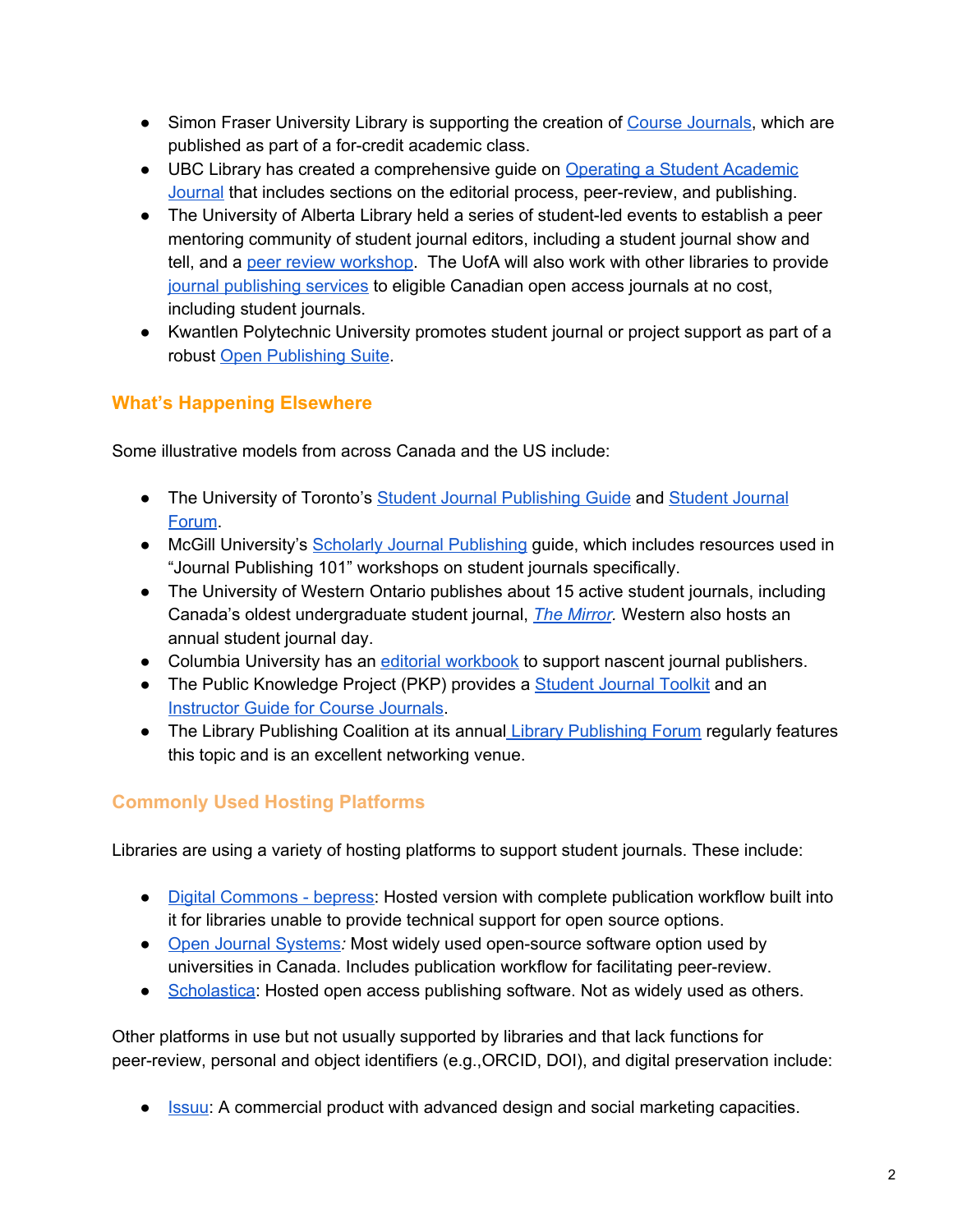● [WordPress](https://wordpress.com/home/coppulscwg.ca): Blogging software occasionally used to host standalone student journals.

## **Recommendations & Considerations**

Student journals can meet a variety of learning outcomes and provide opportunities for students to establish a scholarly record. The motivation behind the initiative can help determine which approach to take in forming a student journal. Some are short-lived opportunities to teach students about the academic publishing process and showcase coursework, while others are sustained long-term with support from student societies, research offices, and other units on campus to disseminate the scholarly output of upper-year undergraduate and graduate students.

Considerations for libraries introducing or developing student journal programs include:

- Select a journal publishing platform, and determine whether to use a hosted service, or to install and maintain the software locally. This decision may be determined by the technical staff and infrastructure available balanced against long-term budgetary considerations for a paid service.
- Student journals can be time consuming, and require specialized expertise. Ensure that staff supporting the journal are confident in their publishing and scholarly communications competencies, and have sufficient time to commit to effectively mentor editorial teams through publishing workflows and best practices.
- With the frequent turnover of student editors these efforts can be difficult to sustain. Ensuring journals have established practices, assigning a faculty or librarian advisor as part of the model, creating memorandums of understanding specifying roles and responsibilities, and following annual editorial renewal checklists, can minimize discontinuity.
- There are many other groups on campus that can be valuable partners in supporting student journals: consider collaborating with student research initiatives, faculties of graduate studies, and student societies and associations.

## **Learn More**

- Dawson, D., & Marken, L. (2019). Beyond consumers: The value of engaging undergraduate students in journal management and authorship. In A. S. Jackson, C. Pierard, & S. M. Schadl (Eds.), *Scholarship in the Sandbox: Academic Libraries as Laboratories, Forums, and Archives for Student Work*. Chicago: Association of College and Research Libraries. <http://hdl.handle.net/10388/11989>
- Hare, S. (2019). Library publishers as educators: Crafting curriculum for undergraduate research journals. *Journal of Librarianship and Scholarly Communication*, 7(1). <http://doi.org/10.7710/2162-3309.2296>